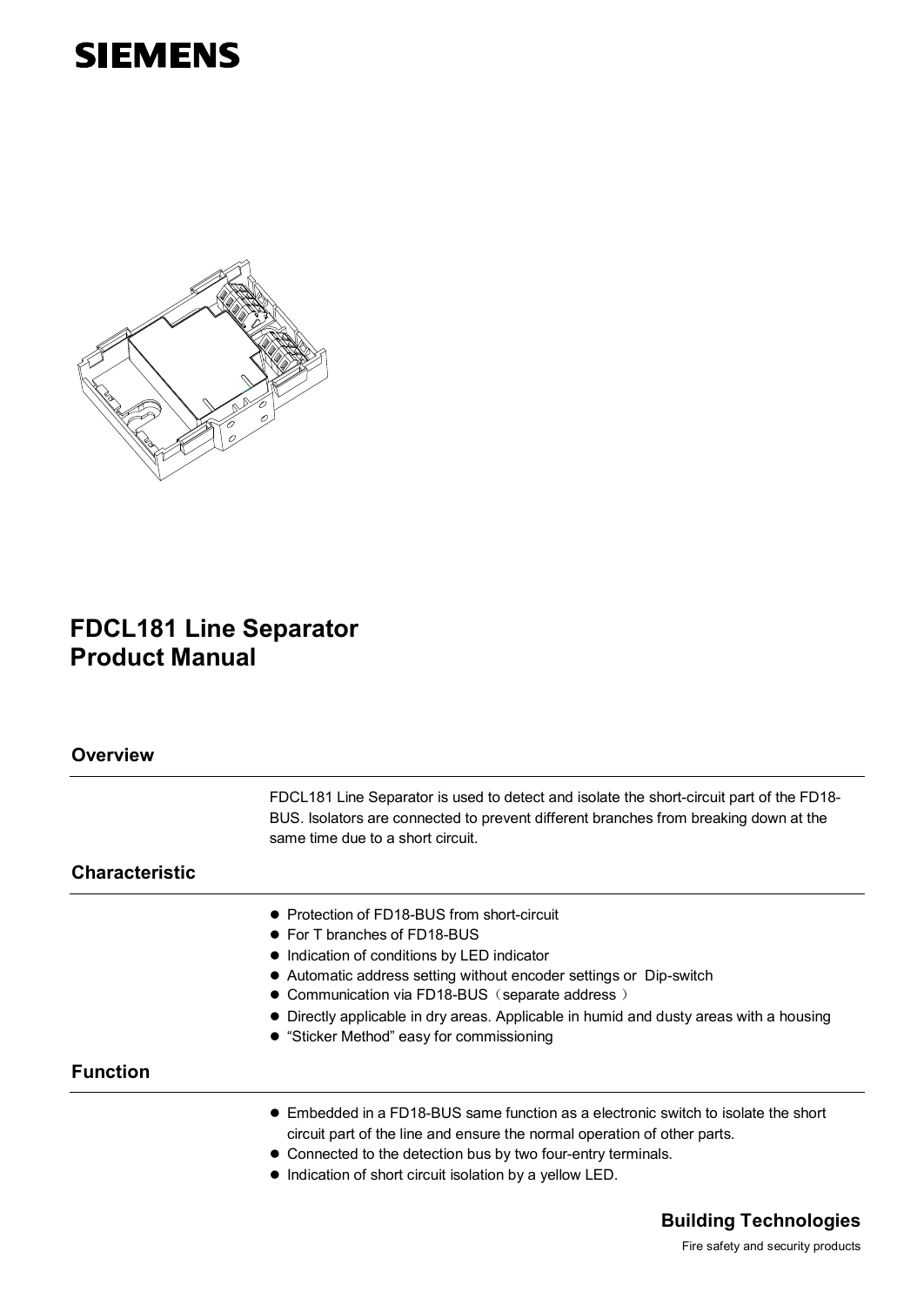- Protection of different branches from breaking down at the same time due to a short circuit.
- $\bullet$  In a loop line connection, up to 32 devices can be connected between two isolators.
- $\bullet$  In a stub line connection, up to 32 devices can be connected to one isolator.



#### **Structure**

The module consists of the module carrier, the printed circuit board and the cover. The printed circuit board includes two LEDs to indicate isolating/localization status.

To protect the modules from environmental influences, housing FDCH221 is optional.



Fig.1 Overview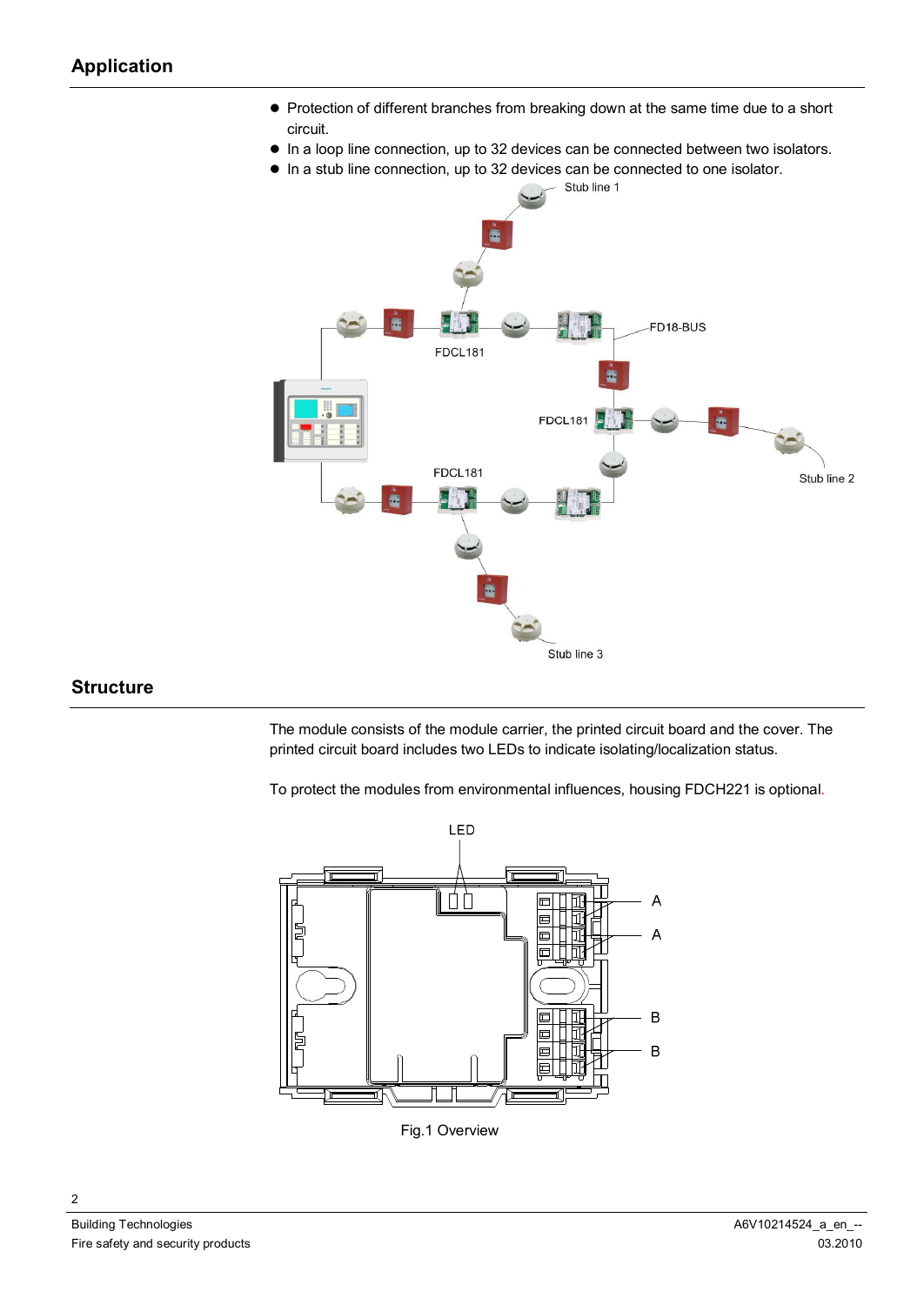| The isolator has two indicators to indicate status of the two sides of the isolator. |                   |  |  |  |
|--------------------------------------------------------------------------------------|-------------------|--|--|--|
| <b>Indicator</b>                                                                     | Meaning           |  |  |  |
| Both off                                                                             | Normal            |  |  |  |
| Yellow LED at entry A flashing                                                       | Entry A isolating |  |  |  |
| Yellow LED at entry B flashing                                                       | Entry B isolating |  |  |  |
| Both flashing                                                                        | Localization mode |  |  |  |

# **Installation**



#### **Preparation**

- **1.** Determine the type of installation: there are 2 types of installation for FDCL181 isolator:
	- **–** Installation outside a switching cabinet or a control unit: use FDCH221 housing (Fig. 3) .
	- **–** Installation directly in a switching cabinet or a control unit: mount the module on an even surface (Fig.2).

**Damage by water!** 

In humid or wet environments always use the housing FDCH221!

#### **Installation of FDCH221 Housing**

- **1.** Open the housing.
- **2.** Determine the cable entries in the housing and break these open.
- **3.** Use two screws (M 4) to fit the housing on a plane surface (Fig. 3). Distance between holes:  $182.0 \pm 1.0$ mm.
- **4.** Fix and guide in the cables with waterproof joint (provided by users themselves).
- **5.** Fix the lid additionally with four screws (Fig. 4). (Only this way is IP protection guaranteed.)



The housing lid is transparent. Consider a suitable installation position to make sure that the LEDs of the module are visible at any time.

#### **Installation of module in FDCH221 housing**

**Caution!**  Overheating of FDCL81isolator.

- **1.** Open the housing.
- **2.** Fix module with two screws in the housing (Fig. 3).
- **3.** Press the module until it fits the housing.

#### **Installation on an even surface**

- **1.** Position module on an even surface.
- **2.** Fix module with two screws M4X15 (Fig. 2). Distance between holes:  $63.5 \pm 1.0$ mm.

#### **Electric connection**

**1.** Connect the cables to the terminals according to Fig. 5.